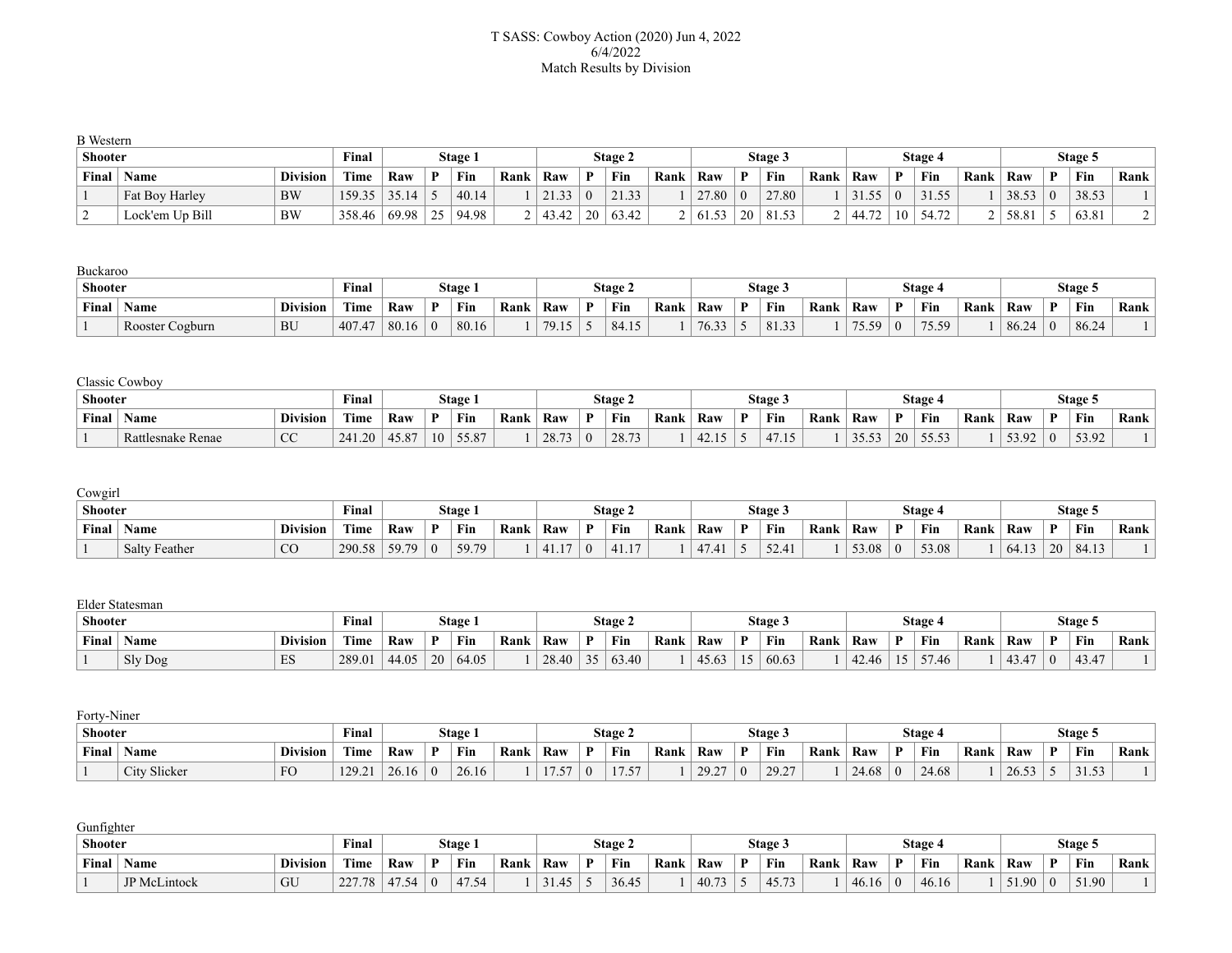Lady Fortyniner

| Shooter |              |                                  | $\mathbf{r}$<br>Final |              |               | Stage |      |                           |    | Stage 2       |      |       |    | Stage 3 |      |                |   | Stage 4            |      |       |              | Stage 5 |      |
|---------|--------------|----------------------------------|-----------------------|--------------|---------------|-------|------|---------------------------|----|---------------|------|-------|----|---------|------|----------------|---|--------------------|------|-------|--------------|---------|------|
| Final   | ` Name       | <b>Division</b>                  | rane.<br>Time         | Raw          |               | Fin   | Rank | Raw                       | D  | Fin           | Rank | Raw   | n. | Fin     | Rank | Raw            | D | Fin                | Rank | Raw   | $\mathbf{D}$ | Fin     | Rank |
|         | Miss<br>Shot | $\mathbf{r}$ $\mathbf{r}$<br>. . | 210.28<br>້⊥          | 22.27<br>--- | $\sim$<br>. J | 48.27 |      | 24.70<br><u>. п</u><br>т. | 10 | 24,70<br>− 1. |      | 29.66 |    | 44.66   |      | 3256<br>ر. ، ر |   | $22 - 56$<br>----- |      | 39.00 |              | 59.00   |      |

### Lady Silver Senior

| Shooter<br>$\sim$ $\times$ |       |                                                      | Final                                            |                      | Stage |     |       |     | Stage 2 |     |                             |     | Stage 3        |     |                    |     | <b>Stage 4</b> |     |       | Stage 5    |  |
|----------------------------|-------|------------------------------------------------------|--------------------------------------------------|----------------------|-------|-----|-------|-----|---------|-----|-----------------------------|-----|----------------|-----|--------------------|-----|----------------|-----|-------|------------|--|
| Final                      | Name  | rane.<br><b>Division</b><br>Raw<br>D.<br><b>Time</b> |                                                  | Fin                  | Rank  | Raw | D     | Fin | Rank    | Raw | D                           | Fin | Rank           | Raw | D                  | Fin | Rank           | Raw | Fin   | Rank       |  |
|                            | Ellie | <b>LSS</b>                                           | 225<br>$\sqrt{2}$<br>д.<br><u>، سەر ب</u><br>− ப | $\sim$ $\sim$<br>1 I | '0.1. |     | 37.68 |     | 42.68   |     | 71,00<br>$\sqrt{2}$<br>∟∠.+ |     | 74.20<br>74.ZO |     | (1, 1, 2)<br>01.13 |     | $\sim$<br>101. |     | 66.21 | 71.01<br>. |  |

## Senior

| Shooter |                          |                 | Final       |       |          | Stage.        |      |       |              | Stage 2 |      |       | Stage 3 |      |       |    | Stage 4 |      |          | Stage 5 |      |
|---------|--------------------------|-----------------|-------------|-------|----------|---------------|------|-------|--------------|---------|------|-------|---------|------|-------|----|---------|------|----------|---------|------|
| Final   | Name                     | <b>Division</b> | <b>Time</b> | Raw   |          | Fin           | Rank | Raw   | $\mathbf{D}$ | Fin     | Rank | Raw   | Fin     | Rank | Raw   | D  | Fin     | Rank | Raw      | Fin     | Rank |
|         | Ranger Matthias Fischels | <b>SE</b>       | 190.60      | 33.55 | $\Omega$ | 33.55         |      | 26.49 | 15           | 41.49   |      | 31.14 | 31.12   |      | 31.08 | 10 | 11.08   |      | 38.36    | 43.36   |      |
|         | Anaconda Tom             | <b>SE</b>       | 278.61      | 52.73 |          | $\sim$ $\sim$ |      | 48.80 |              | 48.80   |      | 50.39 | 50.39   |      | 56.45 |    | 56.45   |      | $+65.21$ | 70.24   |      |

## Senior Gunfighter

| <b>Shooter</b> |              |                 | <b>Final</b>             |       | Stage |      |                                   |              | Stage 2                    |      |            |          | Stage 3         |      |      |              | <b>Stage 4</b> |      |       |    | Stage 5 |      |
|----------------|--------------|-----------------|--------------------------|-------|-------|------|-----------------------------------|--------------|----------------------------|------|------------|----------|-----------------|------|------|--------------|----------------|------|-------|----|---------|------|
|                | Final   Name | <b>Division</b> | Time                     | Raw   | Fin   | Rank | Raw                               | $\mathbf{D}$ | Fin                        | Rank | Raw        | <b>D</b> | Fin             | Rank | Raw  | $\mathbf{D}$ | Fin            | Rank | Raw   | D  | Fin     | Rank |
|                | Lanky Frame  | SG              | $\blacksquare$<br>(1.94) | 30.05 | 35.05 |      | 22.21<br>$\overline{\phantom{a}}$ |              | 22.21<br>$\sim$ 1.<br>23.J |      | 27.42<br>. |          | 27.42<br>$\sim$ |      | 27.7 |              | 27.75          |      | 38.40 | 20 | 58.40   |      |

## Silver Senior

|       | <b>Shooter</b>              |                 |             |                 |    | Stage 1 |      |       |              | Stage 2 |      |       | Stage 3       |      |           |    | Stage 4    |      |       |   | Stage 5 |      |
|-------|-----------------------------|-----------------|-------------|-----------------|----|---------|------|-------|--------------|---------|------|-------|---------------|------|-----------|----|------------|------|-------|---|---------|------|
| Final | <b>Name</b>                 | <b>Division</b> | <b>Time</b> | Raw             | n  | Fin     | Rank | Raw   | $\mathbf{D}$ | Fin     | Rank | Raw   | Fin           | Rank | Raw       | D  | Fin        | Rank | Raw   | D | Fin     | Rank |
|       | Dusty Miller                | <b>SS</b>       | 230.33      | 47.91           | 10 | 57.91   |      | 31.20 |              | 31.20   |      | 38.24 | 38.24         |      | 43.02     |    | 43.02      |      | 54.96 |   | 59.96   |      |
|       | <b>Barefoot Bill Barber</b> | SS              | 292.30      | 54.52<br>ے ر…+ر |    | 59.52   |      | 35.60 |              | 35.60   |      | 48.57 | 5352<br>JJ.JJ |      | 45<br>01. | 10 | $\sqrt{5}$ |      | .20   |   | 72.20   |      |

# Silver Senior Duelist

| Shooter<br>$\mathbf{r}$ |            |                 | $\mathbf{r}$<br>Final |               | Stage |      |     |              | Stage 2      |      |       |    | Stage 3 |      |       |   | Stage 4 |      |       |              | Stage 5 |      |
|-------------------------|------------|-----------------|-----------------------|---------------|-------|------|-----|--------------|--------------|------|-------|----|---------|------|-------|---|---------|------|-------|--------------|---------|------|
| Final                   | Name       | <b>Division</b> | rane.<br>Time         | Raw           | Fin   | Rank | Raw | $\mathbf{D}$ | Fin          | Rank | Raw   | n. | Fin     | Rank | Raw   | D | Fin     | Rank | Raw   | $\mathbf{D}$ | Fin     | Rank |
|                         | Abe Archer | <b>SSD</b>      | 2577<br>رے            | 1502<br>79.OZ | 60.82 |      | ے گ |              | 12.22<br>™∸⊶ |      | 44.70 |    | 49.70   |      | 46.00 |   | 46.00   |      | 54.00 |              | 59.00   |      |

## Working Cowboy

| <b>Shooter</b> |                 |                 | $\mathbf{m}$<br>Final | Stage |  |                                 |      | Stage 2 |   |       |      | Stage.                  |          |               |      | <b>Stage 4</b> |              |            |      | Stage 5 |          |      |      |
|----------------|-----------------|-----------------|-----------------------|-------|--|---------------------------------|------|---------|---|-------|------|-------------------------|----------|---------------|------|----------------|--------------|------------|------|---------|----------|------|------|
|                | Final   Name    | <b>Division</b> | Time                  | Raw   |  | Fin                             | Rank | Raw     | D | Fin   | Rank | Raw                     | <b>D</b> | Fin           | Rank | Raw            | $\mathbf{D}$ | Fin        | Rank | Raw     | D        | Fin  | Rank |
|                | Cutter<br>Fence | WC              | $65.7^{\circ}$        | 10.31 |  | $\sqrt{2}$ $\sqrt{1}$<br>1 J .J |      | .40     |   | 13.40 |      | 10.72<br>$\overline{ }$ |          | 1272<br>12.13 |      | 14.            |              | $\sqrt{4}$ |      | 9.86    | $\Omega$ | 9.86 |      |